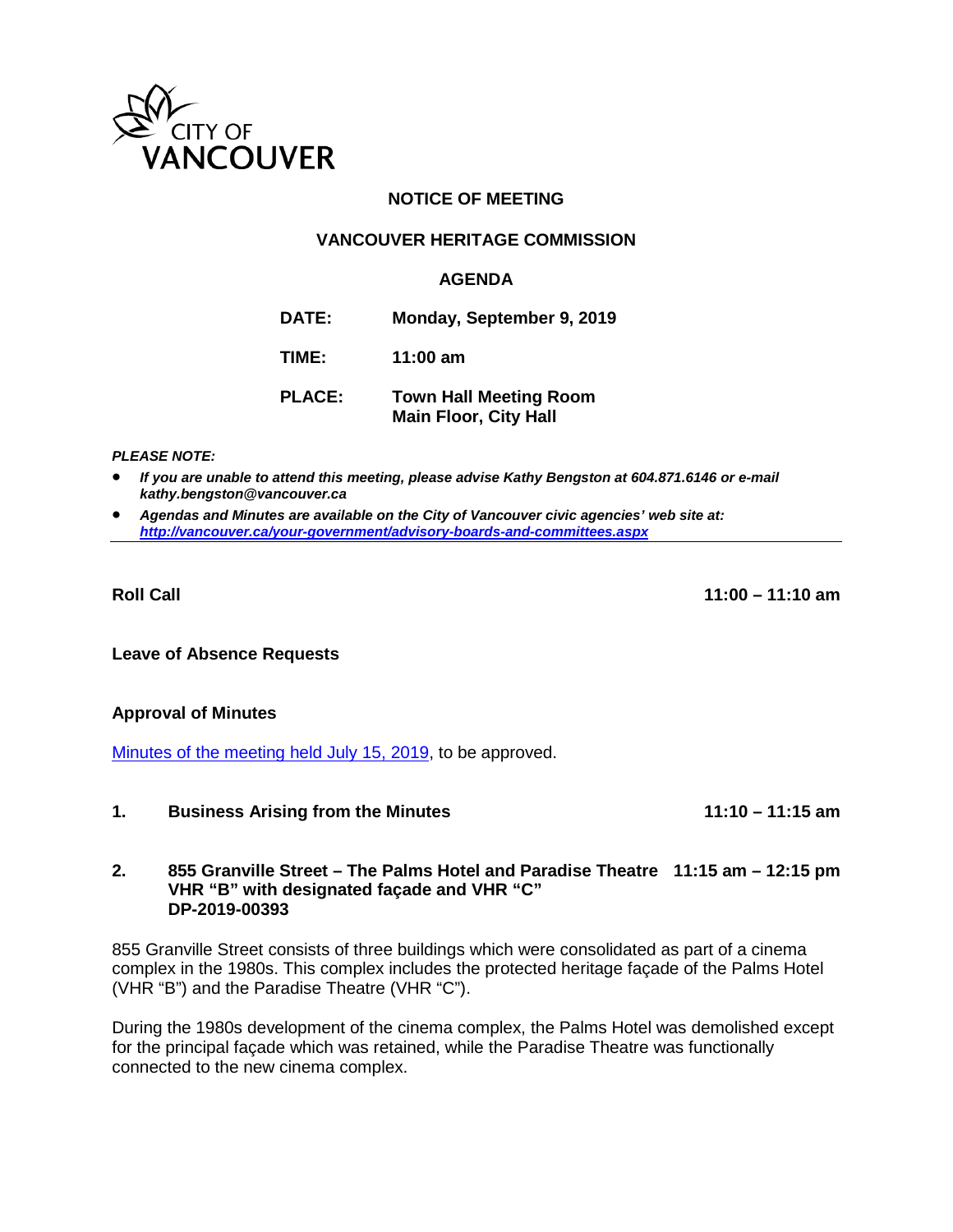The Palms Hotel was originally constructed in 1893. It is valued as a representation of the earliest commercial development of Granville Street and for its Victorian Italianate architecture, designed by architect William Blackmore.

The Paradise Theatre was originally constructed in 1913 as the Globe Theatre and when it became the Paradise Theatre in 1938 its façade was renovated to an Art Deco stucco design. It is valued as an important component of the Granville Street theatre district and as a significant example of its architectural style, designed by architect Thomas Logan Kerr.

The current proposal involves converting the existing cinema complex into a variety of contemporary entertainment uses while retaining both heritage façades. The structure built in the 1980s would be retained, while the structure of the Paradise Theatre would be replaced to align with the ground and second floors of the 1980s cinema complex. The storefronts of both heritage buildings are proposed to be rehabilitated.

No relaxations are being sought for heritage retention and rehabilitation as part of this proposal.

The applicant will be present to explain the plan in further detail. Staff are seeking the Commission's comments on the following issues.

## **Issues:**

- Compatibility of the middle building section and rooftop addition on the Paradise Theatre façade with the existing historic character
- Rehabilitation of storefronts, as proposed
- Level of retention and conservation of the Paradise Theatre

| Staff: | Amber Knowles, Heritage Planner   |
|--------|-----------------------------------|
|        | Brenda Clark, Development Planner |

**Applicant:** Musson Cattell Mackey Partnership – Bill Reid, Architect Donald Luxton, Donald Luxton and Associates

**Attachments:**Architectural Submission Set, Conservation Plan (Statement of Significance included)

# **3. 2441 Trinity Street – David Crawford Residence 12:15 – 12:30 pm Voluntary VHR B-listing and voluntary Heritage Designation**

Built in 1915, the David Crawford Residence is valued as an example of a modest residence constructed in the early stages of development of Hastings-Sunrise, shortly after the amalgamation of what was then known as Hastings Townsite with the City of Vancouver in 1911. It is unusual for its small-scale vernacular cottage style and its placement on the site, set significantly to the rear and framed to the west by the larger Craftsman-style neighbouring Schuberg-McLennan Residence that is already on the Heritage Register. It illustrates the contrast between the pre-World War One development of larger stately houses in the area and the modest development of simple working-class housing during the war.

The current owners of the property requested that it be evaluated for its heritage significance, and if eligible, become legally-protected heritage property. Staff recommend that the David